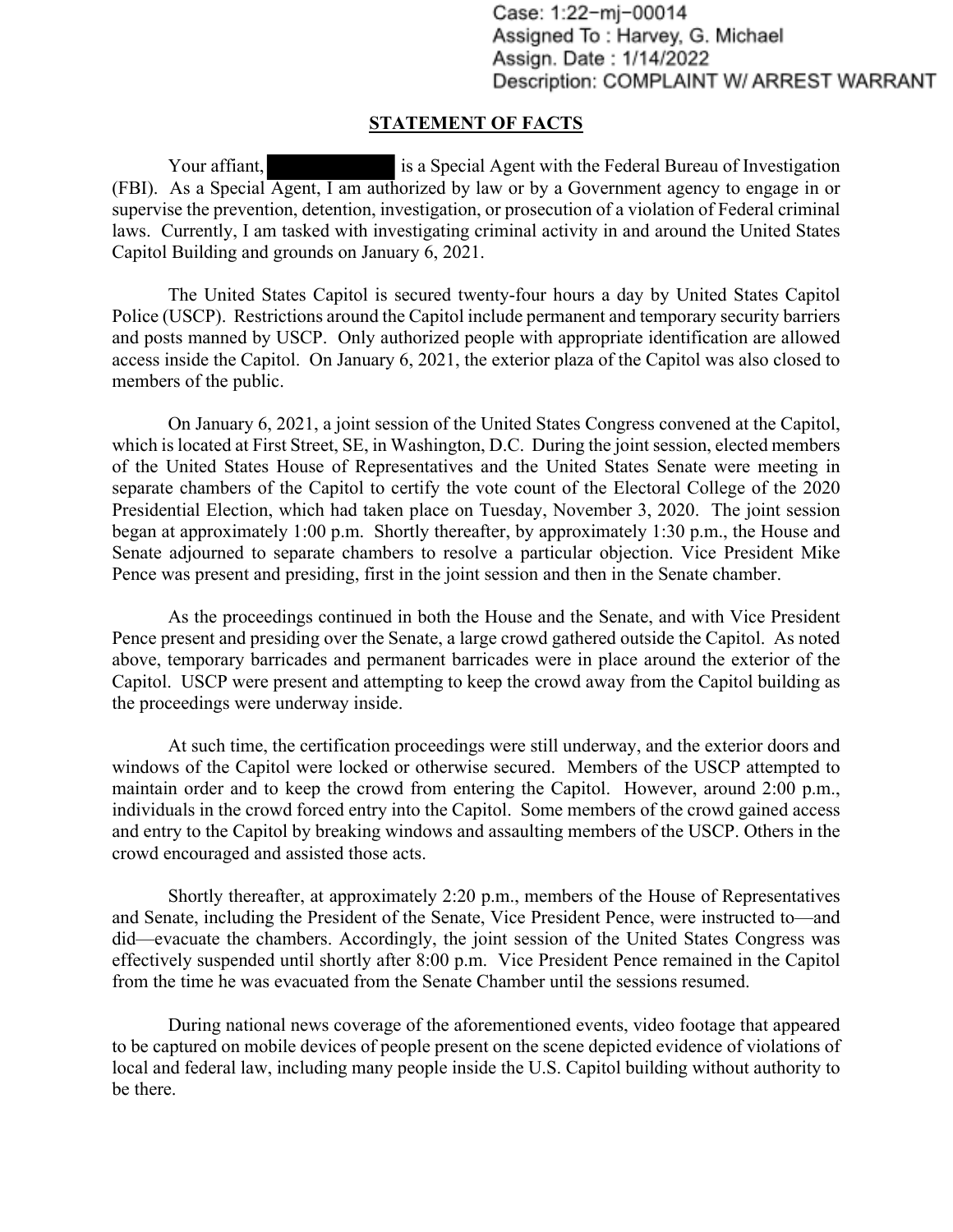## **INVESTIGATION OF ANTHONY CAROLLO, JEREMIAH CAROLLO, AND CODY VOLLAN AND THEIR INVOLVEMENT IN THE EVENTS OF JANUARY 6, 2021**

Based on geolocation data obtained with a search warrant served on Google, law enforcement became aware that mobile devices associated with Google accounts  $cardlo(\partial\Omega)$ gmail.com, jeremiah $\partial\Omega$ gmail.com, and vollan $\partial\Omega$ gmail.com likely were located in and/or around the restricted area of the U.S. Captiol, to include the inside of the Capitol Building, on January 6, 202[1](#page-1-0). $<sup>1</sup>$ </sup>

The FBI has reviewed the available information for the above-referenced email addresses to determine whether people owning those email addresses could have been inside the U.S. Capitol Building lawfully January 6, 2021. The information for those email addresses did not match any information for people lawfully within the Capitol on that date. Accordingly, I believe that the individuals possessing mobile devices associated with those email addresses were not authorized to be within the U.S. Capitol Building on January 6, 2021.

### **<u>Subject 1: Anthony Carollo (example carollo</u>@gmail.com)**

Records provided by Google revealed that the Google account  $\alpha$  carollo@gmail.com was registered in the name of Anthony Carollo, with a recovery telephone number ending in -1136.<sup>[2](#page-1-1)</sup>

According to records obtained from AT&T, the telephone number ending in -1136 is subscribed to a person with the address , Lockport IL  $6044.<sup>3</sup>$ 

According to subscriber records obtained from Snapchat, as of February 1, 2019, telephone number ending in -1136 was associated with the username "carollo," with a display name of "Tony."

According to records obtained from the Illinois Department of Motor Vehicles, Anthony Carollo's address is 16644 Carollo's address is 16644 W Oneida Dr, Lockport IL 60441 (the same address as listed in the AT&T records).

<span id="page-1-0"></span> $1$  The full email addresses are known to law enforcement; however, those addresses are partially redacted herein due to the public nature of the filing.

<span id="page-1-1"></span><sup>&</sup>lt;sup>2</sup> The full phone number is known to law enforcement, but only the last four digits are being included here due to the public nature of the filing.

<span id="page-1-2"></span><sup>&</sup>lt;sup>3</sup> The full address is known to law enforcement, but is partially redacted here due to the public nature of the filing.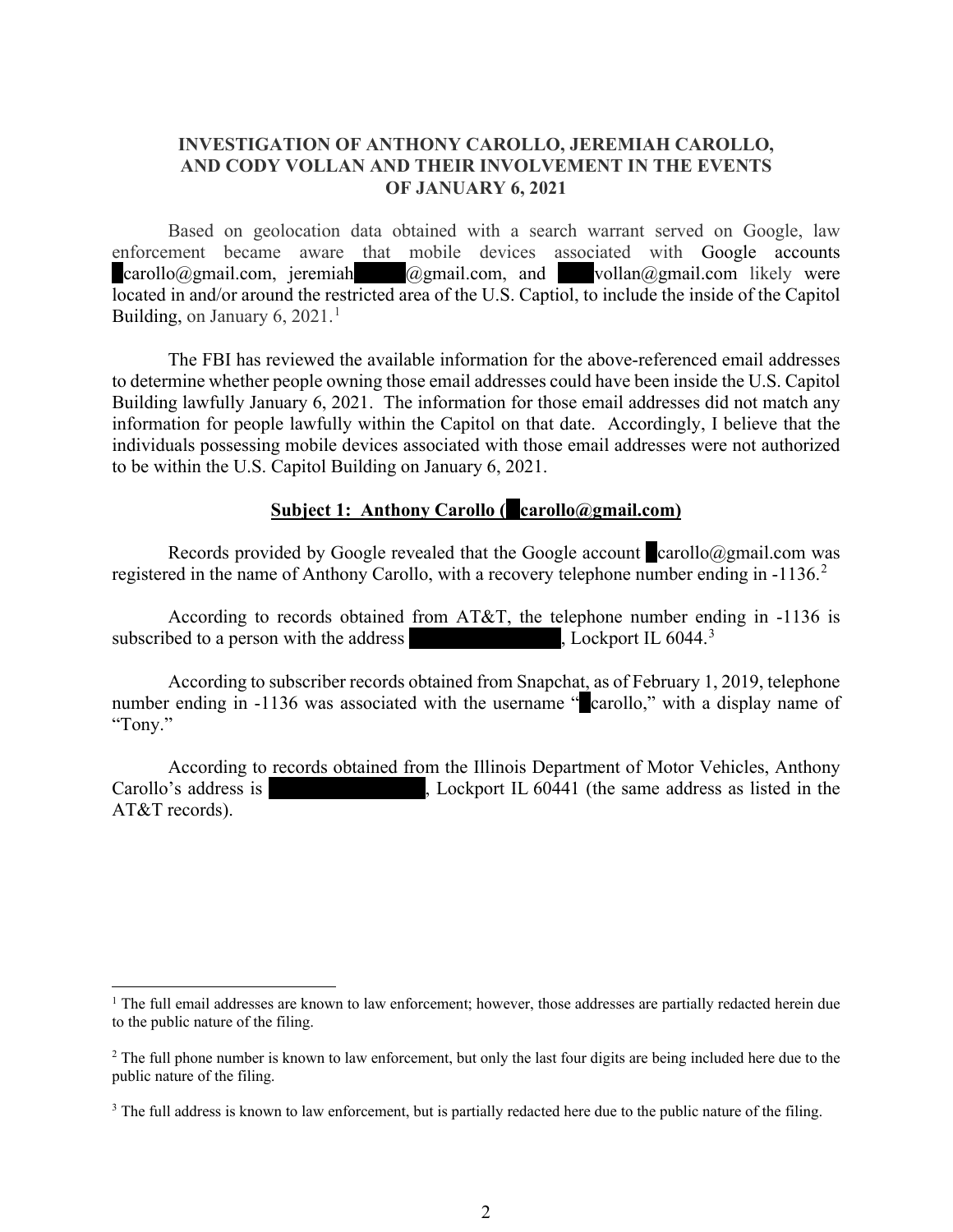### **Subject 2: Jeremiah Carollo (jeremiah**  $\qquad \qquad (\text{dymail.com})$

Records provided by Google revealed that the Google account jeremiah  $\qquad \qquad \textcircled{a}$ gmail.com was registered in the name of Jeremiah Carollo, with a recovery telephone number of ending in -7901.<sup>[4](#page-2-0)</sup>

According to records obtained from Sprint, the telephone number ending in -7901 is subscribed to a person with the address  $\blacksquare$ , Glen Carbon, IL 62034.<sup>[5](#page-2-1)</sup>

According to subscriber records obtained from Facebook, as of September 29, 2015, telephone number ending in -7901 is associated with the username "Jerry Carollo," with an account identifier of "jerry.carollo."

According to records obtained from the Illinois Department of Motor Vehicles, Jeremiah Carollo's address is 504 Carollo's address is 504 Huntington, IL 62034 (the same address as listed in the Sprint records).

## **Subject 3: Cody Vollan (vollan@gmail.com)**

Records provided by Google revealed that the Google account vollan@gmail.com was registered in the name of "C V," with a recovery telephone number of ending in -577[6](#page-2-2).<sup>6</sup>

According to AT&T records, the subscriber for the telephone number ending in -5776, as of December 18, 2013, is Cody Vollan, with an address of 1664, Lockport IL  $60441.^7$  $60441.^7$ 

According to records obtained from the Illinois Department of Motor Vehicles, Cody Vollan's address is 16644 W Oneida Dr, Lockport IL 60441 (the same address as listed in the AT&T records). This is the same address in Lockport, IL, as associated with the records for Anthony Carollo that are described above.

### **Video Footage**

During the course of the investigation, law enforcement officers recovered video footage recorded within and around the U.S. Capitol Building on January 6, 2021. In this footage, law enforcement officers located images of people who appear fully consistent with the appearances of Anthony Carollo, Jeremiah Carollo, and Cody Vollan, based on comparisons with each man's driver license photograph obtained from the Illinois Department of Motor Vehicles.

<span id="page-2-0"></span><sup>&</sup>lt;sup>4</sup> The full phone number is known to law enforcement, but only the last four digits are being included here due to the public nature of the filing.

<span id="page-2-1"></span> $<sup>5</sup>$  The full address is known to law enforcement, but is partially redacted here due to the public nature of the filing.</sup>

<span id="page-2-2"></span><sup>6</sup> The full phone number is known to law enforcement, but only the last four digits are being included here due to the public nature of the filing.

<span id="page-2-3"></span> $<sup>7</sup>$  The full address is known to law enforcement, but is partially redacted here due to the public nature of the filing.</sup>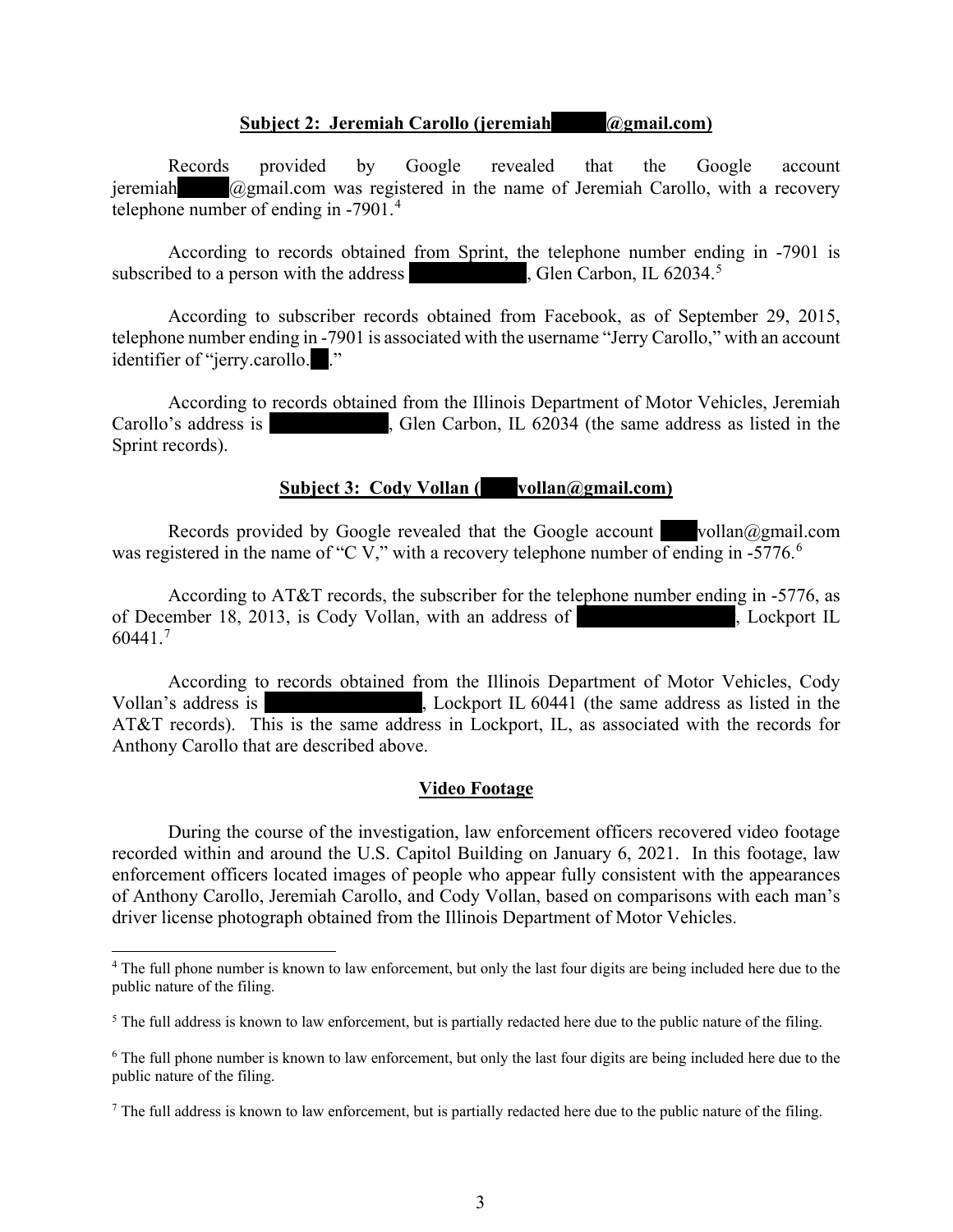The following photos, taken from video footage recorded within and around the U.S. Capitol Building on January 6, 2021, show people whose appearances are consistent with the appearances of the people shown in the driver license photographs of Anthony Carollo, Jeremiah Carollo, and Cody Vollan, as indicated in the photos below:<sup>[8](#page-3-0)</sup>

Photo<sub>1</sub>



<span id="page-3-0"></span><sup>&</sup>lt;sup>8</sup> In Photos 3 and 4, Jeremiah Carollo's face is turned away from the camera, but he is wearing the same clothing and head covering as shown in the other Photos in which he is facing the camera.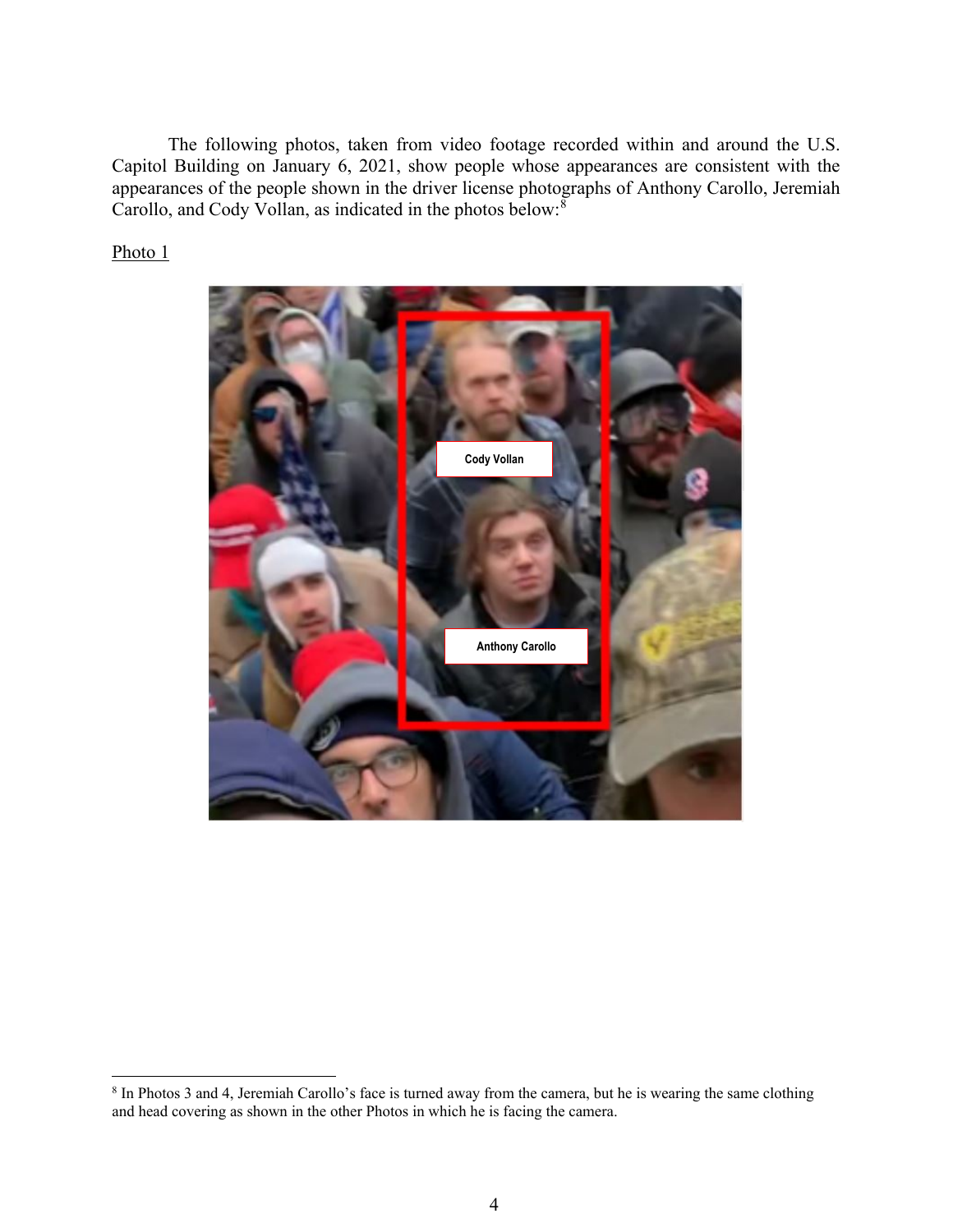# Photo 2



Photo 3

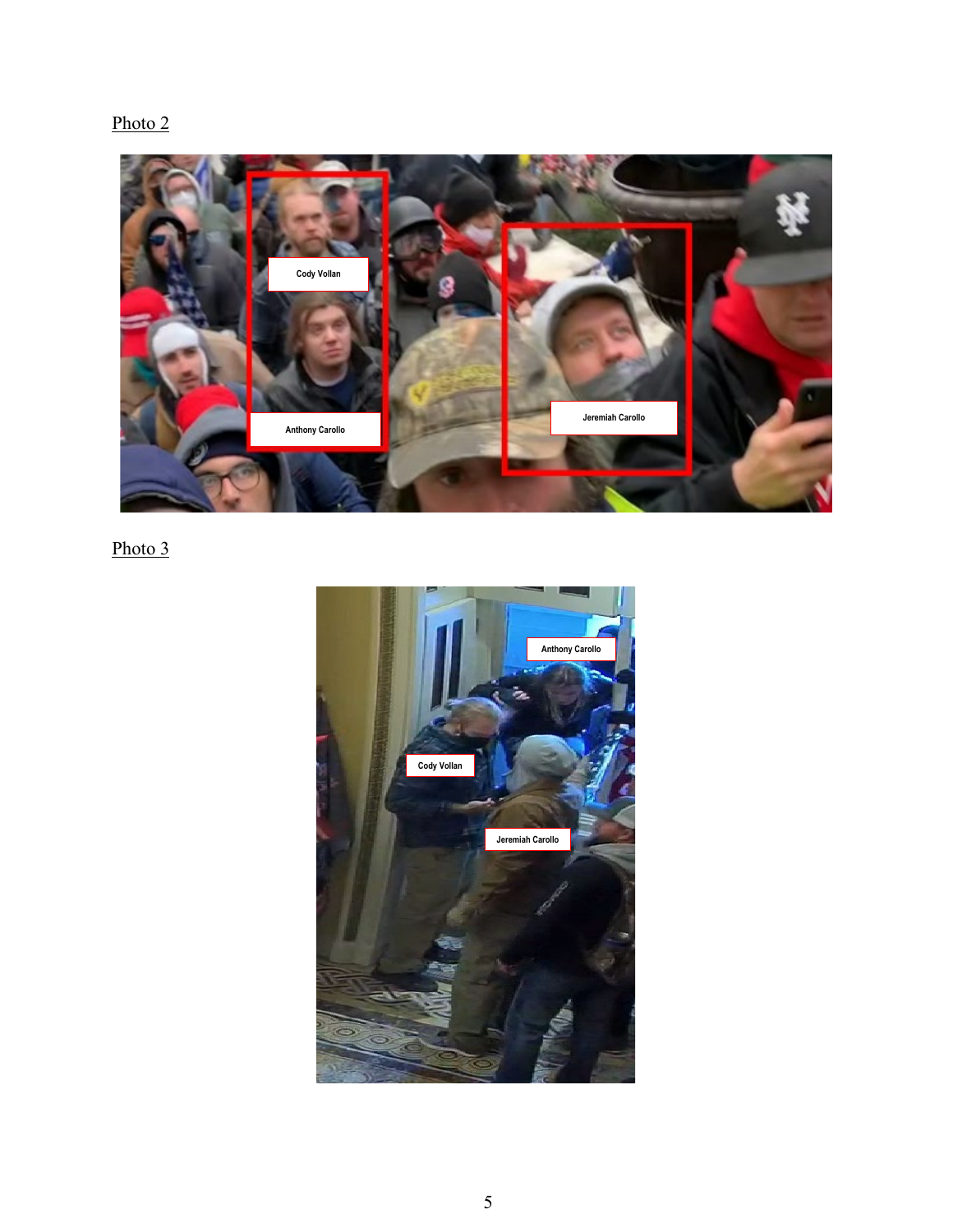# Photo 4



## Photo 5

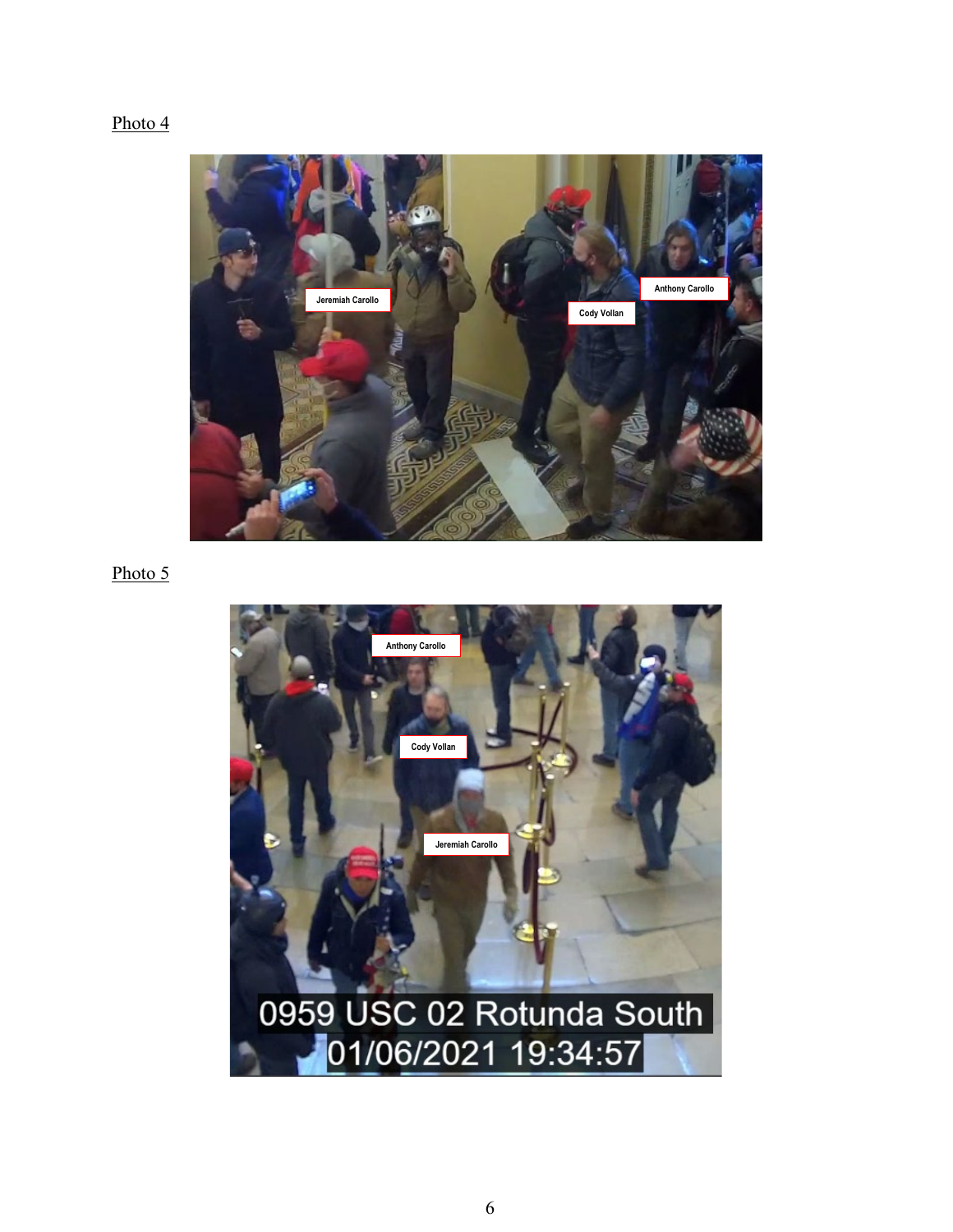#### Photo 6



### **Interviews**

On 10/27/2021, I and interviewed Witness-1, who is a family member of Anthony and Jeremiah Carollo (who are brothers) and was present at the residence at Lockport, IL 60441 (the same address described above). Witness-1 is also related to Cody Vollan (Cody Vollan is the cousin of Anthony Carollo and Jeremiah Carollo). Witness-1 identified Anthony Carollo and Cody Vollan, in Photo 1 above. Witness-1 further stated that Jeremiah Carollo, was with Cody Vollan and Anthony Carollo at the Capitol on January 6, 2021.

On 10/27/2021, I and interviewed Anthony Carollo at his residence at Lockport, IL 60441. He admitted that he was inside the U.S. Capitol Building on January 6, 2021. In addition, he verified his cell phone number as the phone number ending in -1136 (the same phone number described above). He stated that he traveled to Washington, D.C., with Cody Vollan and Jeremiah Carollo, who both entered the Capitol Building with him. He identified himself and Cody Vollan in Photo 1 above.

On 10/28/2021, I and interviewed Cody Vollan. He admitted that he was inside the U.S. Capitol Building on January 6, 2021. In addition, he verified that his cell phone number was the number ending in -5776 described herein. He stated that he traveled to Washington, D.C., with Anthony and Jeremiah Carollo, who entered the Capitol with him. He was shown Photos 1, 2, 4, and 5 above, and identified himself as well as Anthony and Jeremiah Carollo.

On 11/1/2021, FBI SA and FBI SA interviewed Jeremiah Carollo at his residence. He admitted that he was inside the U.S. Capitol Building on January 6,